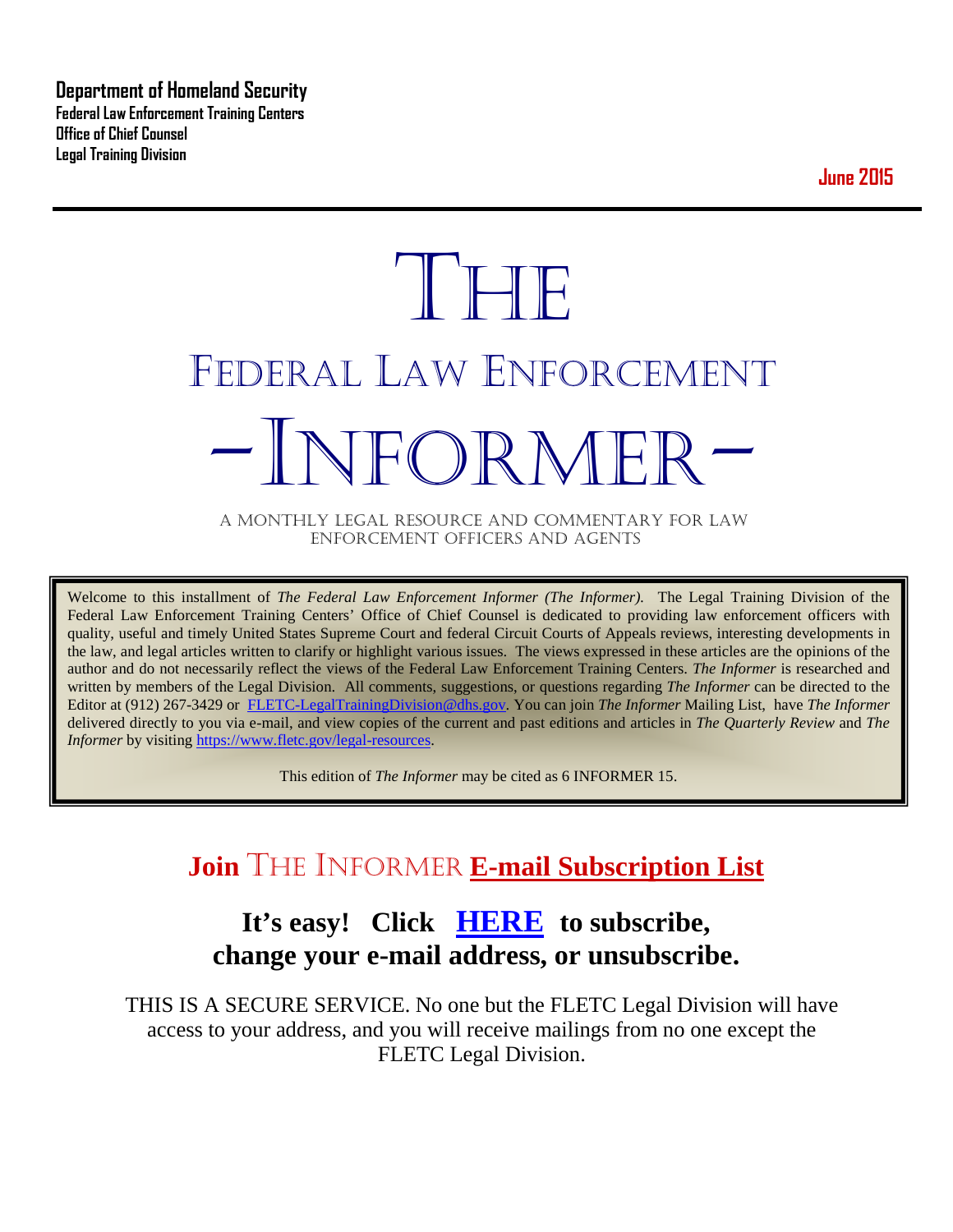# **The Informer – June 2015**

# **Article**

De-Escalation of Force – Some Conclusions after *San Francisco v. Sheehan* By Tim Miller, Attorney Advisor / Senior Instructor – FLETC Legal Division......................................**[4](#page-3-0)**

### **Case Summaries**

### **United States Supreme Court**

**Elonis v. United States:** Whether the government was required to prove the defendant's intent to threaten under *18 U.S.C. § 875(c)* regarding his posts to Facebook..........**[7](#page-6-0)**

### ♦

### **[Circuit Courts of Appeals](#page-6-1)**

### **[Second Circuit](#page-7-0)**

| <b>United States v. Watson:</b> Whether it was reasonable for officers to mistakenly |
|--------------------------------------------------------------------------------------|
|                                                                                      |

### **Fifth [Circuit](#page-7-2)**

| r nur Untun                                                                                                                                                                        |  |
|------------------------------------------------------------------------------------------------------------------------------------------------------------------------------------|--|
| United States v. Conlan: Whether officers made a lawful plain view seizure of                                                                                                      |  |
|                                                                                                                                                                                    |  |
| <b>Sixth Circuit</b>                                                                                                                                                               |  |
| <b>Northrup v City of Toledo Police Dept.:</b> Whether an officer was entitled to qualified<br>immunity after detaining the plaintiff and seizing his handgun in a state where the |  |
| United States v. Lichtenberger: Whether the warrantless search of the defendant's                                                                                                  |  |
| <b>Seventh Circuit</b>                                                                                                                                                             |  |
| <b>United States v. Ruiz:</b> Whether officers had reasonable suspicion to stop the defendant                                                                                      |  |

### **[Eighth Circuit](#page-12-0)**

| United States v. Hurd: Whether officers had reasonable suspicion to stop and then                                                                                                 |  |
|-----------------------------------------------------------------------------------------------------------------------------------------------------------------------------------|--|
|                                                                                                                                                                                   |  |
| Grider v. Bowling: Whether an officer was entitled to qualified immunity for alleged<br>excessive use of force and for failing to intervene to prevent another officer from using |  |
|                                                                                                                                                                                   |  |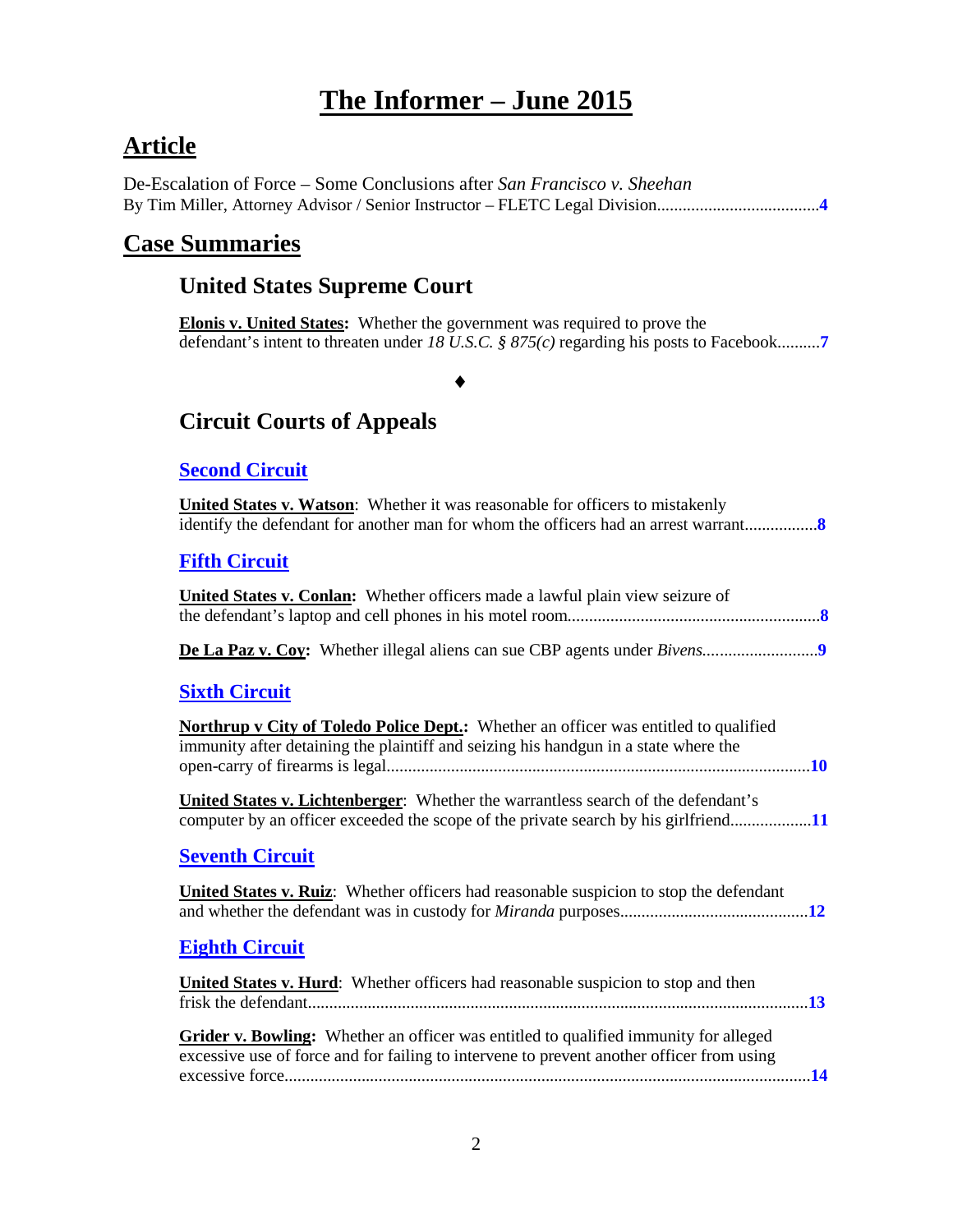| <b>United States v. Beckmann:</b> Whether the scope of the defendant's consent to search                                                                                                      |  |
|-----------------------------------------------------------------------------------------------------------------------------------------------------------------------------------------------|--|
| <b>Peters v. Risdal:</b> Whether officers violated the <i>Fourth Amendment</i> by forcibly removing<br>a female arrestee's clothing after she refused to answer medical screening questions16 |  |
| <b>United States v. Omar:</b> Whether the pre-trial identification procedure by which a                                                                                                       |  |
| <b>Tenth Circuit</b>                                                                                                                                                                          |  |
| <b>United States v. Pettit:</b> Whether an officer unreasonably prolonged the duration of a<br>traffic stop without reasonable suspicion to believe the defendant was involved in             |  |

criminal activity.........................................................................................................................**[18](#page-17-1)**

# **FLETC Informer Webinar Series**

#### **1. Law Enforcement Legal Refresher Training**

2-hour webinar presented by Bruce-Alan Barnard, FLETC Legal Division

♦

This two-hour block of instruction focuses on *Fourth* and *Fifth Amendment* law and is designed to meet the training requirements for state and federal law enforcement officers who have mandated two-hour legal refresher training requirements.

#### **Date and Time: Thursday July 23, 2015: 2:30 p.m. EDT**

**To join this webinar: <https://share.dhs.gov/lgd0312>**

### ♦

### **To participate in a FLETC Informer Webinar:**

- 1. Click on the appropriate link above to access the Homeland Security Information Network (HSIN).
- 2. If you have a HSIN account, enter with your login and password information.
- 3. If you do not have a HSIN account click on the button next to "Enter as a Guest."
- 4. Enter your name and click the "Enter" button.
- 5. You will now be in the meeting room and will be able to participate in the webinar.
- 6. Even though meeting rooms may be accessed before a webinar, there may be times when a meeting room is closed while an instructor is setting up the room.
- 7. Meeting rooms will be open and fully accessible at least one-hour before a scheduled webinar.
- 8. Training certificates will be provided at the conclusion of each webinar.

**\*\*\*\*\*\*\*\*\*\*\*\*\*\*\*\*\*\*\*\*\*\*\*\*\*\*\*\*\*\*\*\*\*\*\*\*\*\*\*\*\*\*\*\*\*\*\*\*\*\*\*\*\*\*\*\*\*\*\*\*\*\*\*\*\*\*\*\*\*\*\*\*\*\*\***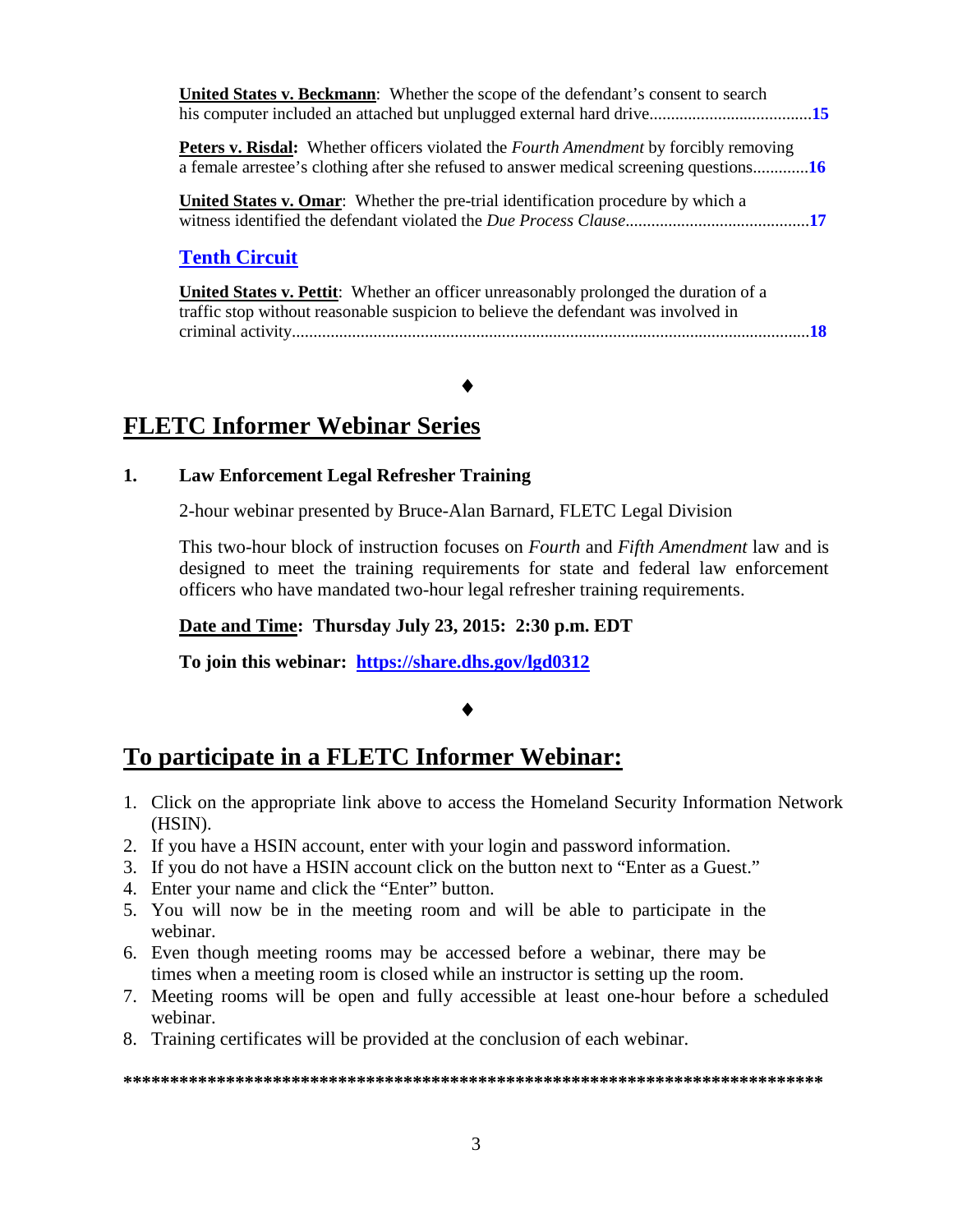### <span id="page-3-0"></span>De-Escalation of Force – Some Conclusions after *San Francisco v. Sheehan*

By Tim Miller Attorney Advisor and Senior Instructor Office of Chief Counsel / Legal Division Federal Law Enforcement Training Centers Glynco, Georgia

The Supreme Court's decision in San Francisco v. Sheehan<sup>[1](#page-3-1)</sup> *inched* closer to answering the question about whether a police officer has a legal duty to de-escalate force when confronting an armed, violent, and mentally ill suspect. For the officers, the news was good. Qualified immunity remains a strong defense against claims about what they should have done. But the news for their employing agency was not as good. Whether the agency can be sued under Title II of the Americans with Disabilities Act still depends on the federal circuit.

**What happened…?** Teresa Sheehan had become a threat to herself and others. She lived in a group home for people suffering from mental illness and was not taking her medications. "Get out of here!" she shouted after a social worker entered her room. "You don't have a warrant! I have a knife and I'll kill you if I have to!" Two police officers were dispatched to the home. *Now …* there is a paradox in the moto, "To Protect and Serve" emblazoned across the sides of so many police cars. The officers had no duty to act -- at least, not a legal duty imposed by the Constitution.<sup>[2](#page-3-2)</sup> Had Officer Holder and Sergeant Reynolds ignored the call, they would have avoided nearly seven years of litigation.

The officers' duty to act was triggered when they entered Sheehan's room. Entering her "home" was a *Fourth Amendment* search; the force the officers would use to take her into custody was a *Fourth Amendment* seizure. The *Fourth Amendment* requires police officers to perform objectively reasonable searches and seizures. Entering a home without a warrant is presumptively unreasonable, but so far, so good, for the officers. This was an emergency, a reasonable exception to the warrant requirement. Sheehan was a threat to herself and others. She had threatened the social worker and what happened next confirmed that she posed a threat to anyone coming inside her room. When the officers opened the door, Sheehan grabbed a knife. She raised it over her head and came forward forcing the officers to retreat and close the door behind them. But still … *so far, so good*. Sheehan was alone in her room, and the officers were outside in the relative safety of the hallway.

Most of the litigation would be focused on what the officers did next. Rather than wait for backup or try to de-escalate the situation, Holder and Reynolds re-entered Sheehan's room. Predictably, Sheehan charged the officers with the knife. *Predictably* (Sheehan's lawyer would argue) the officers shot her. Pepper spray had not worked, and the officers shot to save themselves. Sheehan survived, miraculously, and she sued. The officers were sued for *Fourth Amendment* violations and their employing agency under Title II of the Americans with Disabilities Act (ADA). Both claims were supported by the same facts; specifically, that the officers should have waited and de-escalated the situation instead of charging back into Sheehan's room.

<sup>&</sup>lt;sup>1</sup> City and County of San Francisco v. Sheehan, 575 U.S.  $\_\_$  (2015), 135 S. Ct. 1765 (U.S. 2015).

<span id="page-3-2"></span><span id="page-3-1"></span><sup>&</sup>lt;sup>2</sup> Private citizens generally do not have a constitutional right of protections from other citizens even if the officers or their agency know about the danger and could provide it. *DeShaney v. Winnebago County Dept. of Social Services*, 489 U.S. 189 (1989), 109 S. Ct. 998 (U.S. 1989).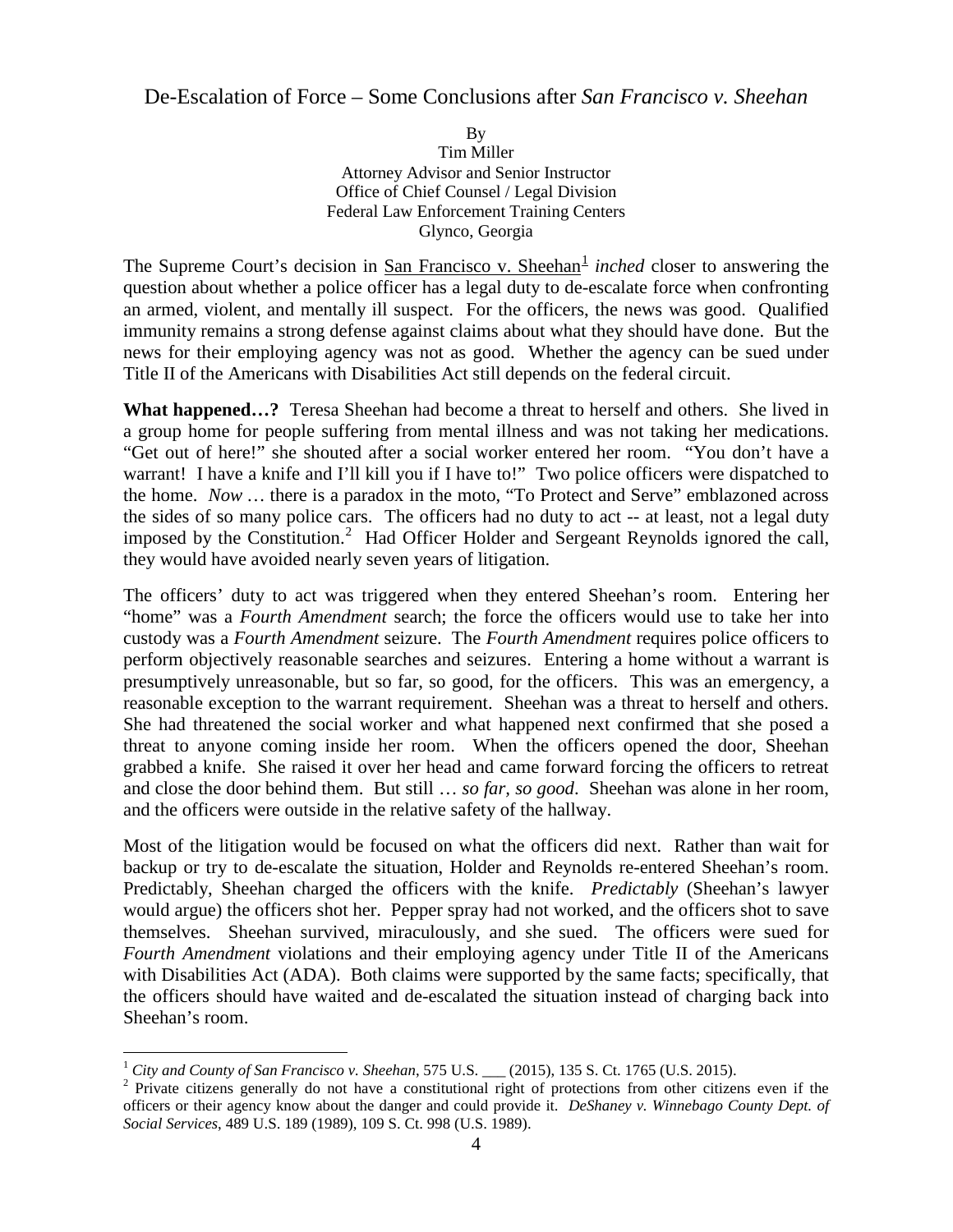**The Supreme Court dismissed the case against the officers.** Holder and Reynolds requested qualified immunity - - their defense to *standing trial* for a constitutional tort. Qualified immunity is like an implied contract between police officers and the federal court system. It goes like this:

We, the officers, promise to follow the U.S. Constitution. And we, the courts, promise to put officers on notice about what is *not* constitutional. The court will dismiss the case against the officer absent some act or course of conduct that violated a *clearly established* constitutional right.

The officers' appeal to the Supreme Court was over the lower court's decision to deny them qualified immunity and to make them stand trial. The United States Court of Appeals for the Ninth Circuit believed there was enough room for a jury to find that the officers violated Sheehan's *clearly established* right not to be provoked into the deadly encounter. Be clear: The question was not whether the officers' initial entry into Ms. Sheehan's room was reasonable. The Ninth Circuit conceded that it was. In addition, the court concluded that deadly force to seize Ms. Sheehan - - viewed at least from the standpoint *of the moment of the shooting* - - was also reasonable. So, no need for a trial over that, either. The question was over the Circuit's "provocation doctrine." In the Ninth Circuit, officers can be liable for an otherwise reasonable use of deadly force *if they intentionally or recklessly provoked the deadly confrontation*. That issue would have been left up to a jury, had the Supreme Court not granted certiorari.

The Supreme Court reversed the Ninth Circuit. Even assuming the officers provoked the encounter - - and even assuming the provocation was unconstitutional - - the law was not clear, as the Court did not find any robust consensus of precedent that would have put a reasonable officer on notice about when it was reasonable, or not, to enter Sheehan's room. Qualified immunity is designed to protect all but the plainly incompetent or those who knowingly violate the law. It is not exactly a noble standard to live up to, but it has a purpose in situations where police officers are likely to face public ridicule for not acting and personal liability when they do - - particularly with suspects who are predictably, unpredictable. That the law be clear is an exacting standard that keeps the *Fourth Amendment's* objective test from fading into one where juries are allowed to second-guess police officers when things go wrong.

**The ADA claim against the agency will proceed to trial.** There is a circuit-split about whether an officer's employing agency can be sued under the ADA in a case like this.<sup>[3](#page-4-0)</sup> The Supreme Court was going to resolve the split and answer whether Title II of the ADA requires police officers to accommodate an armed, violent, and mentally ill suspect in the course of bringing her into custody. Unfortunately, the parties did not properly brief the question and the Court saved it for another day. As a result, that kept the ADA claim how the lower court left it.

The Ninth Circuit sided with the other circuits that held the ADA applies to *anything* a public entity does, which would include taking someone like Sheehan into custody. While the Court agreed that an accommodation may not be reasonable, it held that a jury should make the

 $\overline{a}$ 

<span id="page-4-0"></span><sup>&</sup>lt;sup>3</sup> Individuals in their personal capacities are not subject to suit under Title II, which provides redress only from public entities. *Baribeau v. City of Minneapolis*, 596 F.3d 465, 484 (8th Cir. 2010).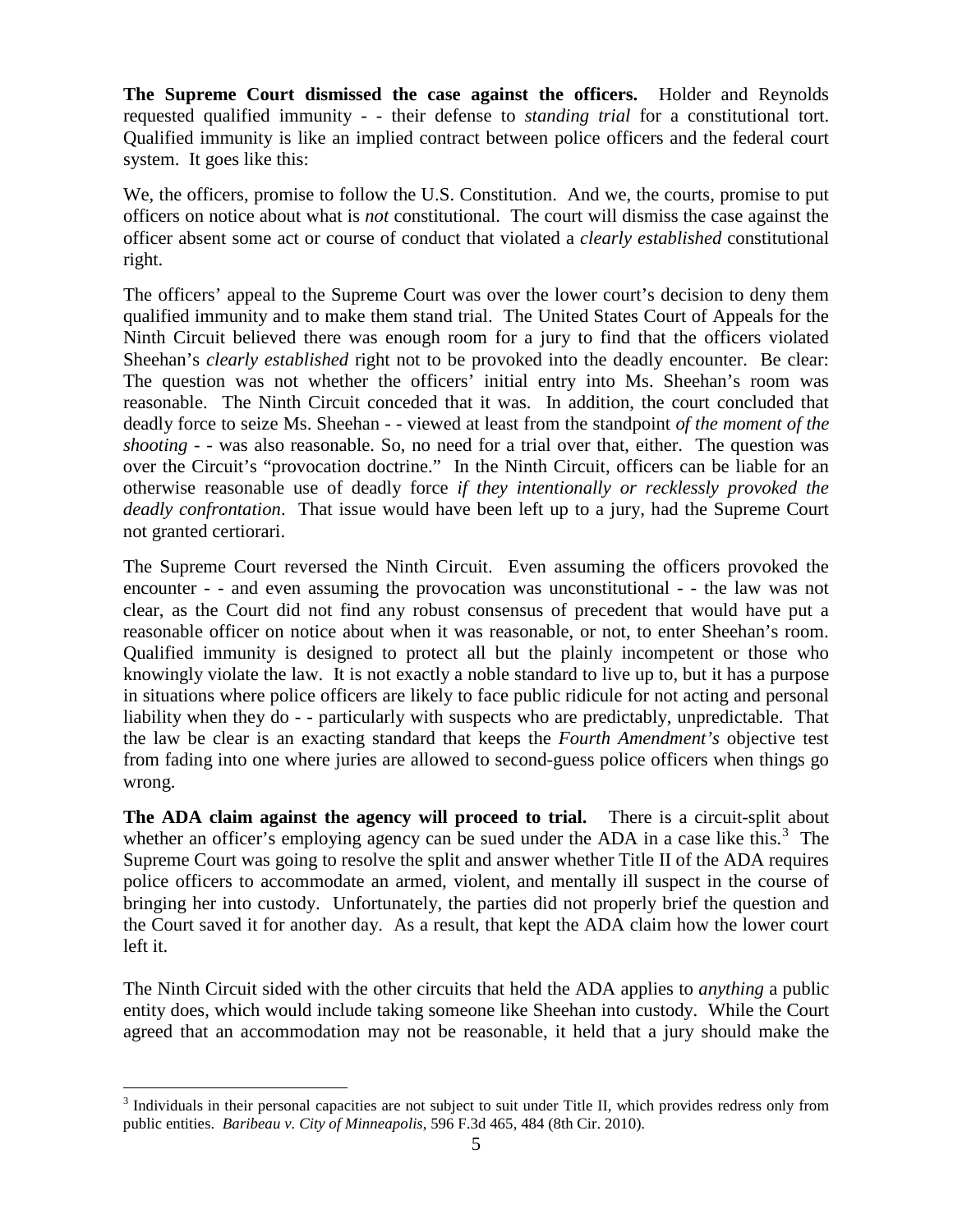decision here.<sup>[4](#page-5-0)</sup> Because Sheehan was alone inside her room, and the officers outside, less confrontational tactics may have been available; therefore, a jury could find that Sheehan was *denied the benefits of the services, programs, or activities of a public entity*. [5](#page-5-1)

**Predictions..?** Cases like *Sheehan* will happen again. Research on mental health epidemiology shows that mental disorders are common throughout the United States, affecting tens of millions of people each year, and that overall, only about half of those affected receive treatment.<sup>[6](#page-5-2)</sup> When they do, there will be no winners. There never are in a case where someone calls the police for help and the police are forced to shoot the person needing it. Winning will be left to training. Columbine, Sandy Hook, and the Washington Navy Yard shootings prompted active shooter training - - training that plants the file in the officer's brain to ask questions like, "Where is the suspect?" and "Who else is inside?" Getting less press, but happening *at least* as often are people like Sheehan who barricade themselves behind closed doors and promise harm to anyone coming in. "Does she pose a danger to anyone else?" would seem just as an important *file* to plant. And if she does not, why not wait and see if the passage of time will defuse the situation? The law gives police officers a lot of breathing room to make a plan. There is no duty to act; however, when they do, qualified immunity remains a strong defense against claims from plaintiffs who want the perfect answer.

<span id="page-5-0"></span><sup>4</sup> The Ninth, Tenth, and Eleventh Circuits have held that the ADA applies to arrests. See *Sheehan v. City and County of San Francisco*, 743 F.3d 1211 (9th Cir. 2014) reversed in part *City and County of San Francisco v. Sheehan*, 575 U.S. \_\_\_ (2015), 135 S. Ct. 1765; *Bircoll v. Miami-Dade Co.*, 480 F.3d 1072 (11th Cir. 2007); *Gohier v. Enright*, 186 F.3d 1216 (10th Cir. 1999). But not every circuit agrees that an arrest is a *service, program, or activity of a public entity*. The Fifth Circuit held that the ADA does not apply to arrests or other onthe-street responses made by law enforcement until the scene is safe. *Hainze v. Richards*, 207 F. 3d 795 (5th Cir. 2000).  $\overline{a}$ 

<span id="page-5-1"></span><sup>&</sup>lt;sup>5</sup> Title II of the ADA provides that "no qualified individual shall, by reason of such disability, be denied the benefits of the services, programs, or activities of a public entity, or be subject to discrimination by any such entity." 42 U.S.C. § 12132.

<span id="page-5-2"></span> $6$  That National Institute of Mental Health:  $\frac{http://www.nimh.nih.gov/}{http://www.nimh.nih.gov/}$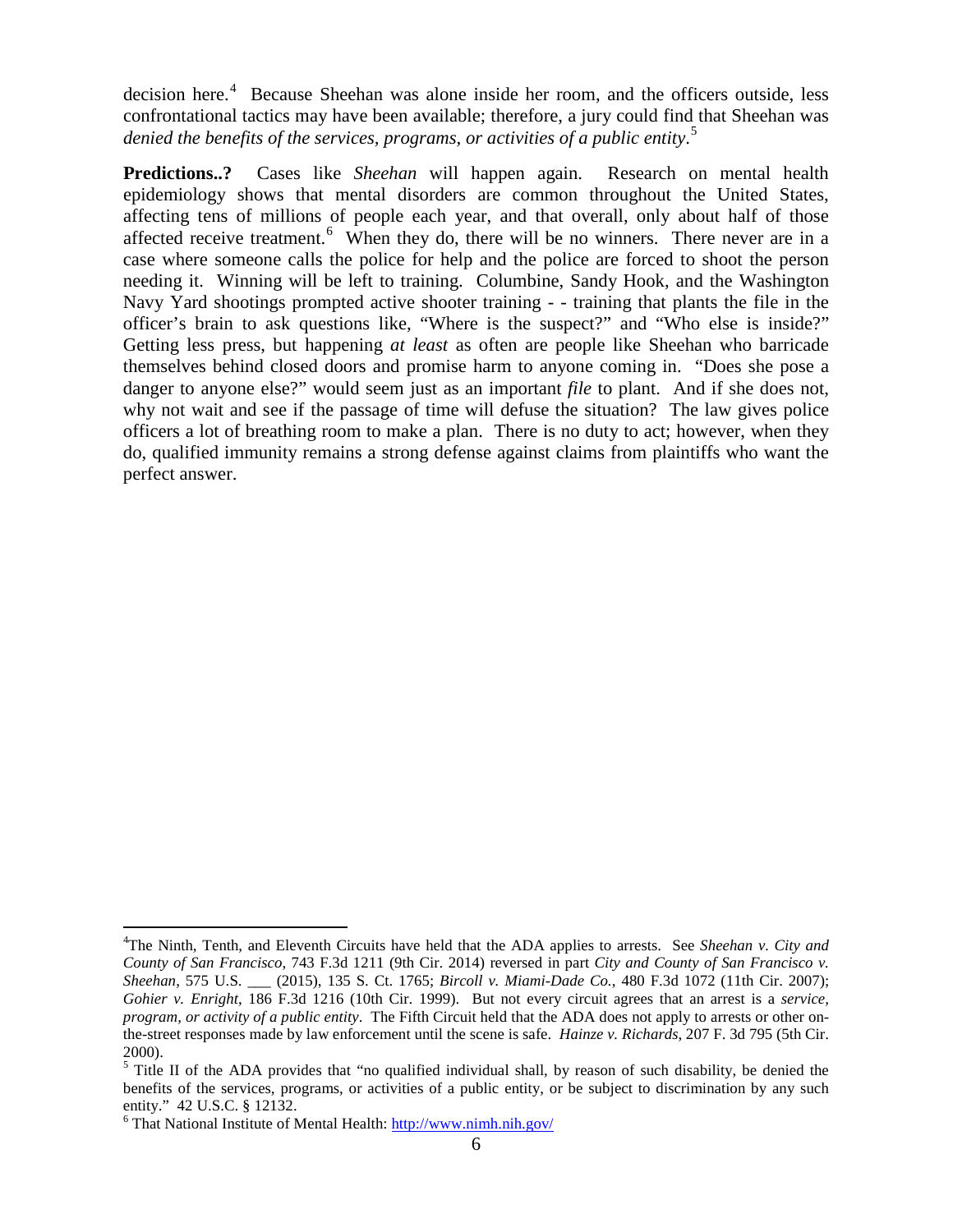# CASE SUMMARIES

# United States Supreme Court

### <span id="page-6-1"></span><span id="page-6-0"></span>**Elonis v. United States, 575 U.S. \_\_\_(2015), 2015 U.S. LEXIS 3719 (U.S. June 1, 2015)**

Elonis posted to Facebook rap lyrics he created which contained graphic and violent language concerning his estranged wife, co-workers and law enforcement officers. Elonis included disclaimers with his posts stating the lyrics were "fictitious," not intended to depict real persons, and that Elonis was exercising his *First Amendment* rights. Elonis' wife and others referenced in the posts felt threatened by their content and contacted law enforcement. Elonis was arrested and charged with violating *18 U.S.C. § 875(c)*, which makes it a federal crime to transmit in interstate commerce "any communication containing any threat . . . to injure the person of another.

At trial, Elonis argued the government was required to prove his subjective intent to threaten under the true threat exception to the *First Amendment*. Elonis argued his Facebook posts were not threats, but protected speech because he did not subjectively intend the posts to be threatening. However, the district court instructed the jury that Elonis could be found guilty if a reasonable person would forsee that his (Elonis') statements would be interpreted as a threat. The jury convicted Elonis on four of the five counts.

On appeal, the Third Circuit Court of Appeals affirmed Elonis' convictions, holding that *Section 875(c)* required only the intent to communicate words that the defendant understands, and that a reasonable person would view as a threat.

The United States Supreme Court reversed the Third Circuit Court of Appeals. The jury was instructed the government only needed to prove that a "reasonable person" would regard Elonis' posts as threats in order to convict him. Such a "reasonable person" standard is a familiar feature of civil liability in tort law; however, it is does not take into account Elonis' mental state when he transmitted the posts to Facebook. Having criminal liability rest upon whether a "reasonable person" considered Elonis' posts threatening would allow Elonis to be convicted on a negligence standard. The court added that a defendant cannot be held criminally liable for mere negligence and that the government must establish the defendant's intent at the time of the crime.

Click **[HERE](https://supreme.justia.com/cases/federal/us/575/13-983/case.pdf)** for the court's opinion.

\*\*\*\*\*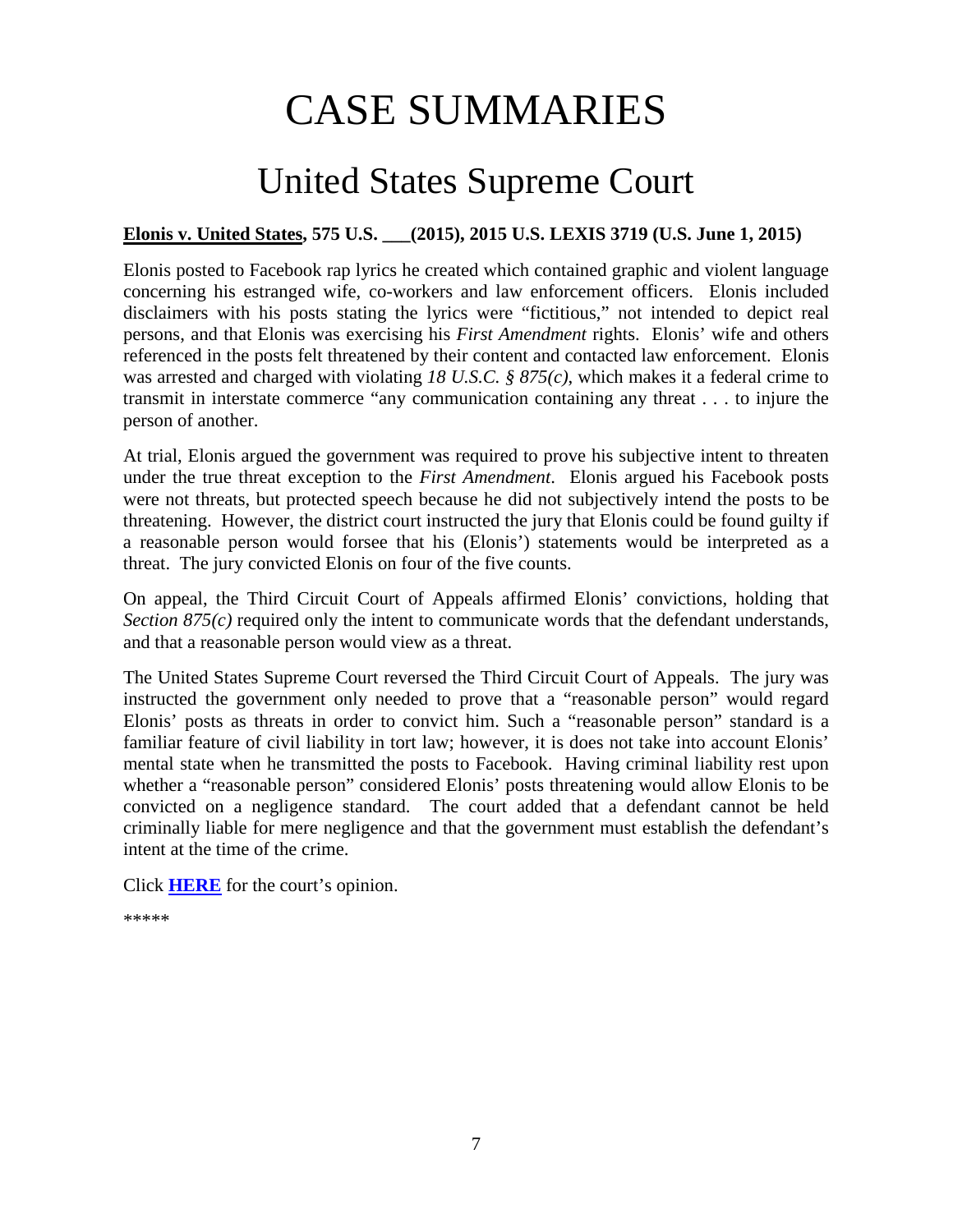# Circuit Courts of Appeal

# <span id="page-7-0"></span>**Second Circuit**

### <span id="page-7-1"></span>**United States v. Watson, 2015 U.S. App. LEXIS 8377 (2d Cir. N.Y. May 21, 2015)**

Two police officers were directed to locate and arrest Butler for third-degree robbery. The officers were provided a photograph of Butler as well as Butler's race, height, weight, hair color and age. In addition, approximately one-year earlier, one of the officers, Vaccaro, had arrested Butler and spent 15 to 30 minutes with him during processing. While looking for Butler, Officer Vaccaro approached a man, later identified as Watson, and asked him for identification, explaining to the man that he looked like Butler. Watson denied being Butler and told Officer Vaccaro that he kept his identification in his jacket pocket. Vaccaro removed the identification from Watson's pocket and then asked Watson if he had any contraband. After Watson denied possessing contraband, Vaccaro frisked him and removed a firearm from Watson's waistband and crack cocaine from his pocket. Officer Vaccaro arrested Watson, later claiming that he was not certain the man he arrested was not Butler, until after Watson was fingerprinted at the police station.

The government indicted Watson on cocaine and weapon possession charges.

The district court granted Watson's motion to suppress the drugs and firearm evidence. The court held the physical disparities between Butler and Watson were too significant for the officers' mistake of identity to be objectively reasonable, and that the officers did not actually believe that Watson was Butler.

The Court of Appeals agreed with the district court's conclusion that a reasonable officer, once he had a chance to view Watson up close, could not have reasonably believed he was Butler as the men had materially different facial features, skin tones, heights, and ages.

Click **[HERE](http://cases.justia.com/federal/appellate-courts/ca2/14-1334/14-1334-2015-05-21.pdf?ts=1432218605)** for the court's opinion.

\*\*\*\*\*

### <span id="page-7-2"></span>**Fifth Circuit**

### <span id="page-7-3"></span>**United States v. Conlan, 2015 U.S. App. LEXIS 7956 (5th Cir. Tex. May 14, 2015)**

Over a one-year period, Conlan sent a series of threatening emails and text messages to a woman he dated as a teenager. An arrest warrant was issued for Conlan for harassment, and officers learned that he was registered in a local motel. After the officers saw Conlan's vehicle in the parking lot, they had the motel manager call Conlan to the front desk where they arrested him. When an officer asked Conlan if he wished to get anything from his room before being taken to the police station, Conlan said yes. Officers accompanied Conlan to his room and retrieved his wallet. While in Conlan's room, the lead investigator saw a laptop computer and two cell phones lying on the bed and ordered another officer to seize them. A subsequent search revealed the cell phones had been used to call the victim's workplace and obtain directions to her house, and the laptop used to conduct Internet searches for the victim's name. The officers also searched Conlan's car, which was located in the motel parking lot and seized a loaded handgun and riot stick.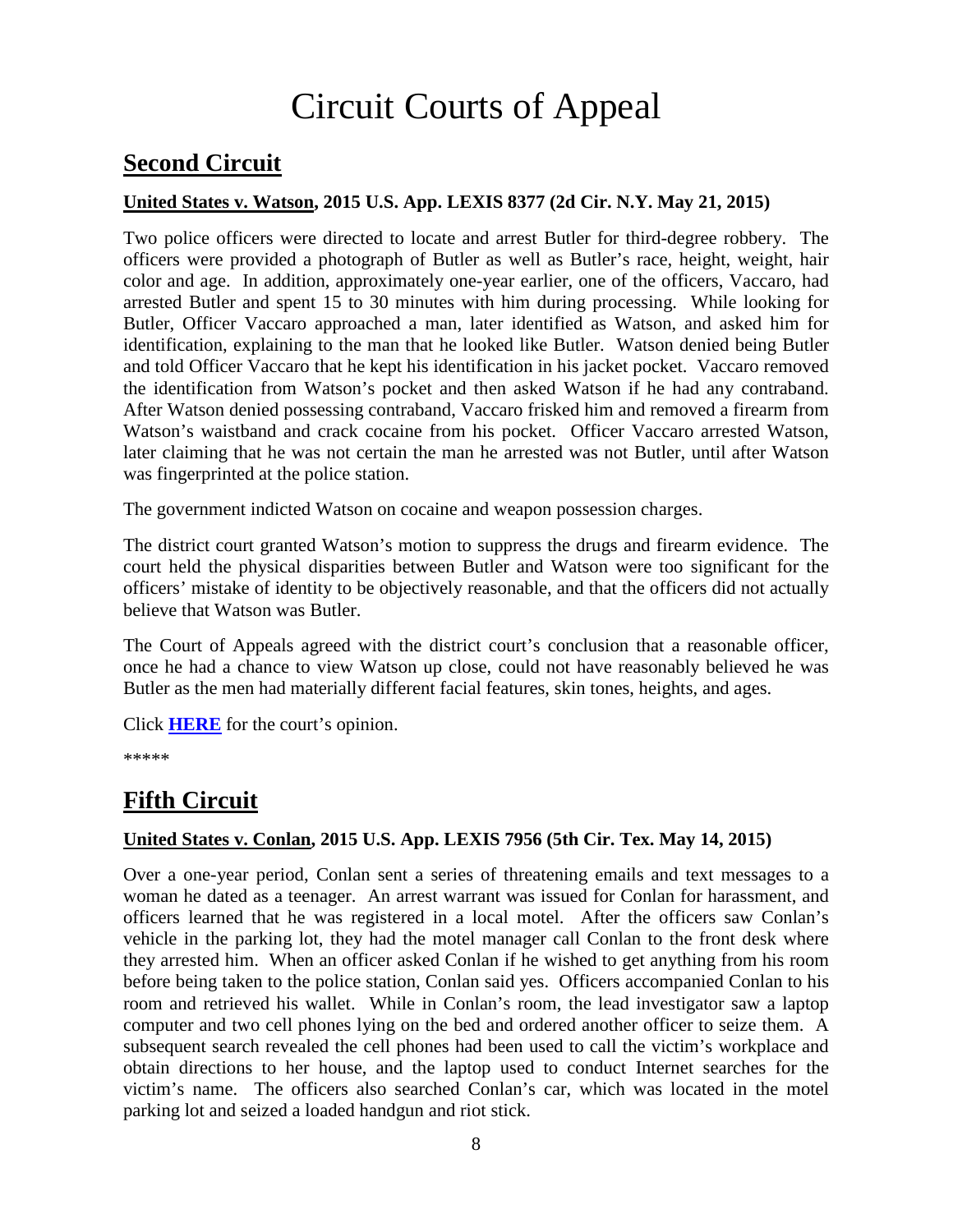Conlan filed a motion to suppress the items seized from his motel room. By having the manager summon him to the front desk, Conlan argued the officers created the situation where he would be without his effects and forced into requesting a return to his room. Conlan also argued the officers unlawfully searched his car without a warrant.

First, the court held that if the officers wanted access to Conlan's room, they could have executed the arrest warrant there. In addition, the court found there was no evidence to suggest the officers pressured Conlan into returning to his room. Finally, when Conlan told the officers he wanted to return to his room, the officers did not violate the *Fourth Amendment* by accompanying him there.

Next, the court held the officers made a lawful plain view seizure of Conlan's cell phones and laptop computer because the incriminating nature of these items was immediately apparent. The incriminating nature of an item is "immediately apparent" if an officer has probable cause to believe that the item is either evidence of a crime or contraband. Here, the lead investigator who ordered the seizure of Conlan's laptop and cell phones had first-hand knowledge of Conlan's harassing electronic communications; therefore, he had probable cause to believe these items constituted evidence of the crime of harassment.

Finally, the court held the warrantless search of Conlan's vehicle was lawful. Before locating Conlan at the motel, the officers knew that Conlan had recently driven his car past the victim's house. This act formed part of Conlan's course of criminal conduct and provided the officers with probable cause to believe the vehicle was evidence and an instrumentality of the crime of harassment. Consequently, the officers were entitled to impound and search Conlan's vehicle.

Click **[HERE](http://cases.justia.com/federal/appellate-courts/ca5/13-50842/13-50842-2015-05-14.pdf?ts=1431624629)** for the court's opinion.

\*\*\*\*\*

### <span id="page-8-0"></span>**De La Paz v. Coy, 2015 U.S. App. LEXIS 7977 (5th Cir. Tex. May 14, 2015)**

Customs and Border Patrol (CBP) agents took Frias and Garcia de la Paz into custody when, during separate traffic stops, the men admitted to being illegal aliens. Frias and Garcia filed *Bivens* lawsuits against the agents, claiming the agents violated the *Fourth Amendment* by stopping them only because they were Hispanic.

The court consolidated the cases and following the Ninth and Second Circuits held that *Bivens* actions are not available for claims that can be addressed in civil immigration and removal proceedings. The court found that the Immigration and Nationality Act (INA) and its amendments include provisions specifically designed to protect the rights of illegal aliens and provide remedies for violations of those rights. As a result, the court held that once the legislature had chosen a remedial scheme, the separation of powers doctrine prevents federal courts from supplementing it.

Click **[HERE](http://cases.justia.com/federal/appellate-courts/ca5/13-50768/13-50768-2015-05-14.pdf?ts=1431646229)** for the court's opinion.

```
*****
```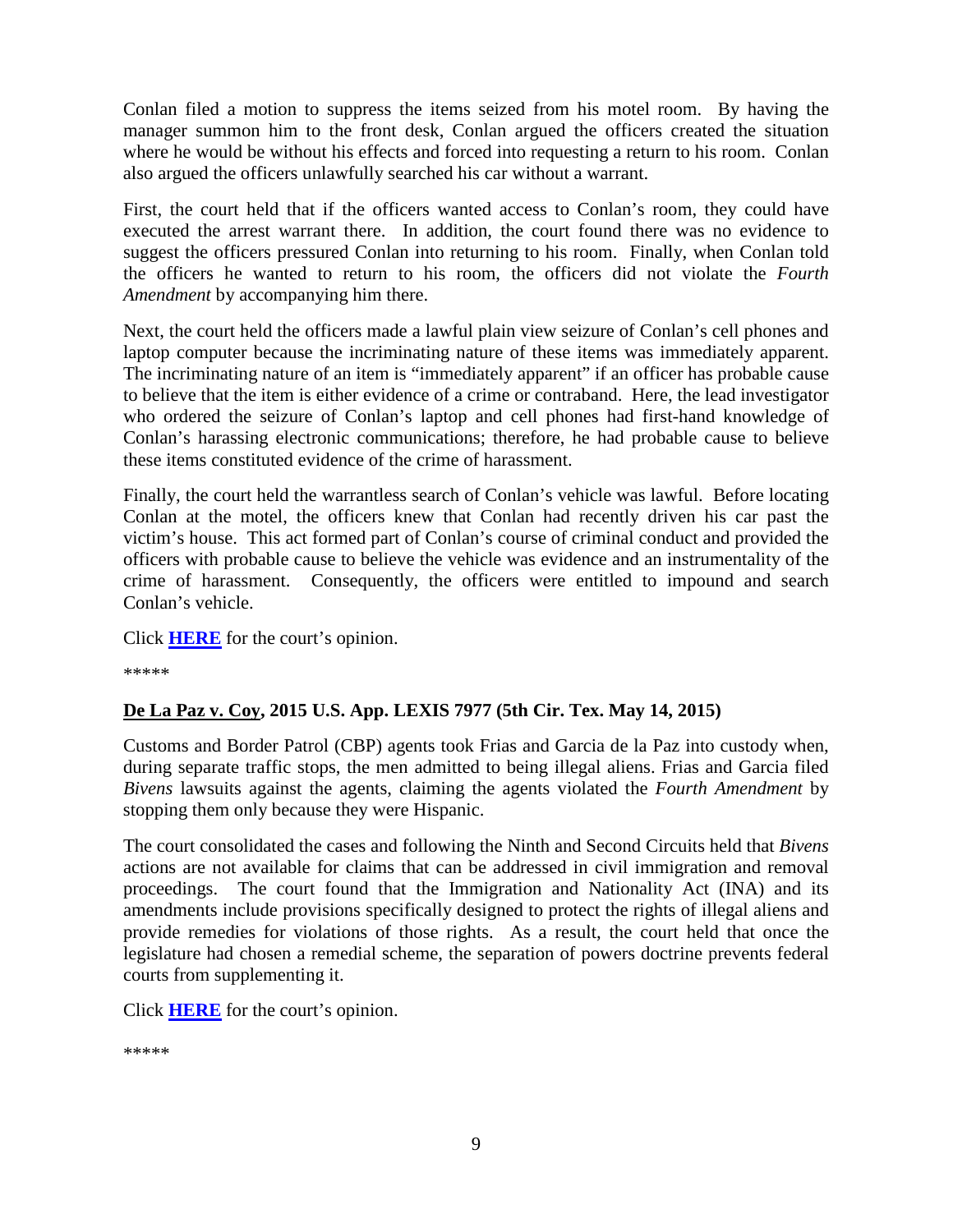# <span id="page-9-0"></span>**Sixth Circuit**

### <span id="page-9-1"></span>**Northrup v. City of Toledo Police Dep't, 2015 U.S. App. LEXIS 7868 (6th Cir. Ohio May 13, 2015)**

An individual called 911 and reported that he saw a man, later identified as Northrup, walking down the street "carrying a gun out in the open." When Officer Bright responded, he saw Northrup and his family walking their dog and he noticed that Northrup had a handgun in a holster on his hip. Bright approached the group, asked Northrup to hand the dog's leash to his wife, and Northrup complied. At this point, according to Bright, Northrup pulled out his cell phone and moved his hands back toward his firearm, in what Bright believed to be a "furtive movement." Bright asked Northrup to turn around with his hands over his head, but rather than comply, Northrup asked Bright why he was there. Without answering, Bright unsnapped Northrup's holster and seized Northrup's firearm. After disarming Northrup, Bright demanded Northrup's driver's license and concealed-carry permit. Northrup gave Bright his driver's license, but Northrup's wife told Bright to "look up the permit" himself. Suspecting Northrup had committed the offense of "inducing panic," Bright then placed Northrup in handcuffs and placed Northrup in his squad car. Bright conducted a record check and discovered Northrup possessed a valid concealed-carry permit, which made it legal for Northrup to carry the firearm on his hip. After approximately thirty minutes, another officer arrived and Bright released Northrup with a citation for "failure to disclose personal information," a charge, which was later dismissed.

Northrup sued Officer Bright and other member of the police department, alleging a number of constitutional violations as well as state law torts.

Officer Bright argued he was entitled to qualified immunity because he had reasonable suspicion to believe that Northrup was engaged in criminal activity by visibly carrying a firearm in his holster, and because he was responding to a 911 call. As a result, Bright claimed he was justified in disarming, detaining and issuing Northrup the citation.

The court disagreed. *Ohio Rev. Code § 9.68(C)(1)* clearly permits the open-carry of firearms. In addition to making the open-carry of firearms legal, Ohio law does not require gun owners to produce or even carry their licenses for inquiring police officers. In fact, the court found the Ohio Attorney General previously issued an opinion in which he stated, "The open-carry of firearms is a legal activity in Ohio." "If an officer engages in a conversation with a person who is carrying a gun openly, but otherwise is not committing a crime, the person cannot be required to produce identification." In addition, the court noted when an officer observes a person openly carrying a firearm in a place where it is legal, the officer cannot conduct a *Terry* stop to determine if the person legally possesses the firearm. In other words, in a place where it is lawful to possess a firearm, unlawful possession "is not the default status." The court concluded it was not reasonable for Officer Bright not to know the parameters of this unambiguous statute.

In addition, for a valid *Terry* frisk, clearly established law required Officer Bright to establish evidence that Northrup might be armed and dangerous. However, all Bright ever saw was that Northrup was legally armed. The court found that to allow *Terry* stops and frisks under the facts of this case would effectively eliminate *Fourth Amendment* protections for lawfully armed persons. While open-carry laws may put police officers in awkward situations, the Ohio legislature has decided its citizens may be entrusted with firearms on public streets, and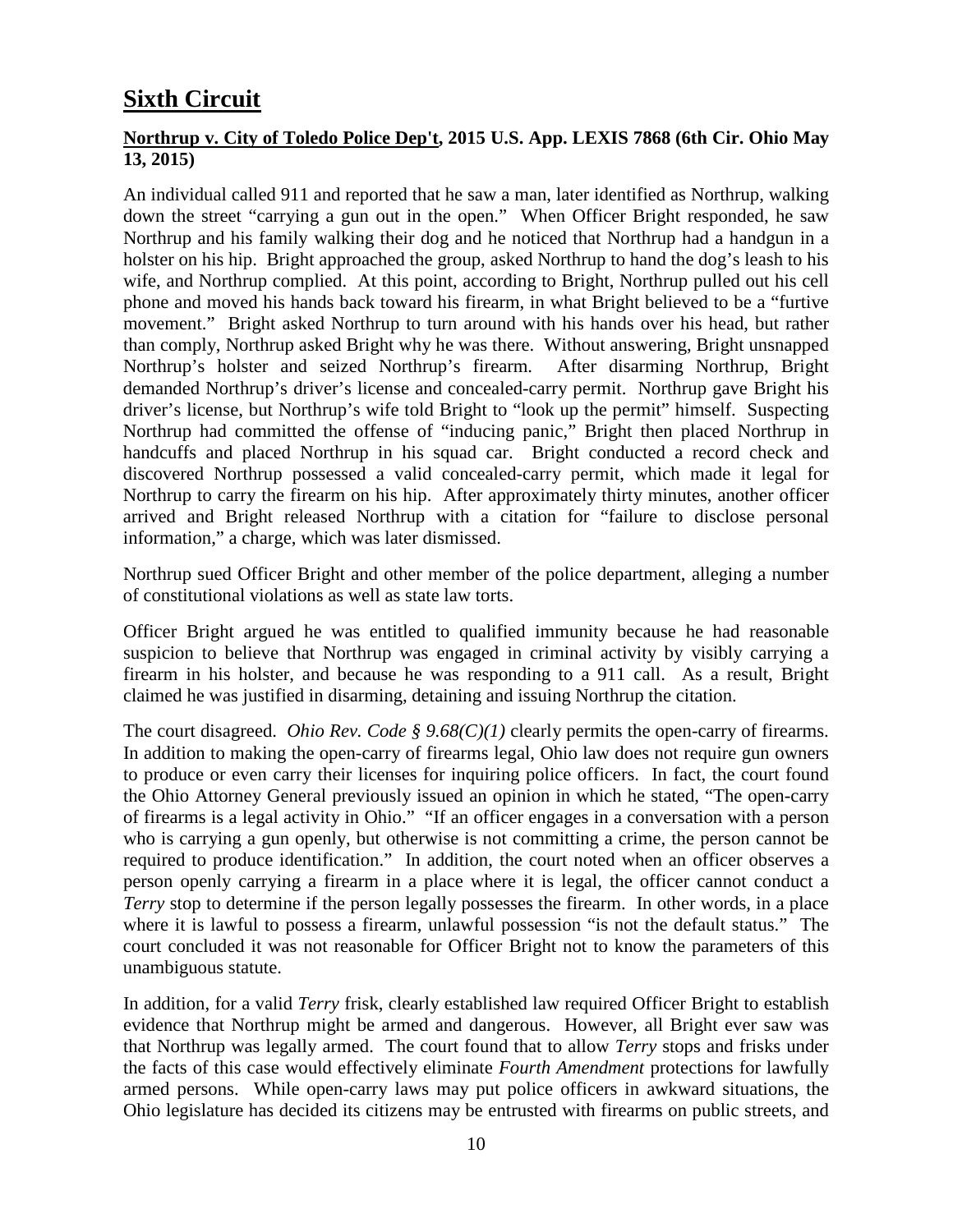the Toledo Police Department has no authority to disregard this decision, nor the protections provided by the *Fourth Amendment* by detaining every person who lawfully possesses a firearm.

Finally, Northrup disputed Officer Bright's claim that Northrup made a "furtive movement" toward his firearm during the encounter. The court commented that only a jury could decide this disputed fact, and not the court.

Click **[HERE](http://cases.justia.com/federal/appellate-courts/ca6/14-4050/14-4050-2015-05-13.pdf?ts=1431532857)** for the court's opinion.

\*\*\*\*\*

### <span id="page-10-0"></span>**United States v. Lichtenberger, 2015 U.S. App. LEXIS 8271 (6th Cir. Ohio May 20, 2015)**

Officers arrested Lichtenberger at the home he shared with his girlfriend, Holmes, for failing to register as a sex offender. After his arrest, Holmes hacked into Lichtenberger's personal computer and discovered a number of images of child pornography. Holmes contacted the police, and when an officer arrived, he asked Holmes to boot up the laptop and show him what she had discovered. Holmes showed the officer several folders on Lichtenberger's laptop and then opened several of them to show the officer the images contained within. After the officer recognized the images to be child pornography, he asked Holmes to shut down the laptop. The officer then obtained a warrant for the laptop and its contents.

The government indicted Lichtenberger for receipt, possession and distribution of child pornography. Lichtenberger moved to suppress all evidence obtained pursuant to the officer's warrantless search of his laptop with Holmes.

First, the court recognized the *Fourth Amendment* only protects against "governmental action" and is does not apply to a search or seizure, even an unreasonable one, conducted by a private individual who is not acting as an agent of the government. Second, where a warrantless search by the government follows a private search, the scope of the warrantless government search cannot exceed the scope of the initial private search. Here, the court found the scope of the officer's warrantless search exceeded the scope of Holmes' private search conducted earlier that day. At the suppression hearing, Holmes testified that she could not recall if the images she showed the officer were the same images she had viewed during her earlier search. In addition, the officer testified that he may have asked Holmes to open files that were different than the ones she had previously viewed. Consequently, the court concluded there was no "virtual certainty" that the officer's warrantless search of Lichtenberger's laptop was limited to the files containing the images from Holmes earlier search. As a result, the court held the officer's warrantless search of Lichtenberger's laptop exceeded the scope of the private search, in violation of the *Fourth Amendment*, and ordered the laptop evidence and evidence obtained pursuant to the search warrant be suppressed.

The court added that the need to confirm the laptop's contents on-site was not immediate. First, Lichtenberger could not access the computer because he had been arrested. Second, the images on the computer were not in danger of being deleted, or altered. Finally, neither the computer nor its contents posed an immediate threat to the officer or others once it was seized.

Click **[HERE](http://cases.justia.com/federal/appellate-courts/ca6/14-3540/14-3540-2015-05-20.pdf?ts=1432134040)** for the court's opinion.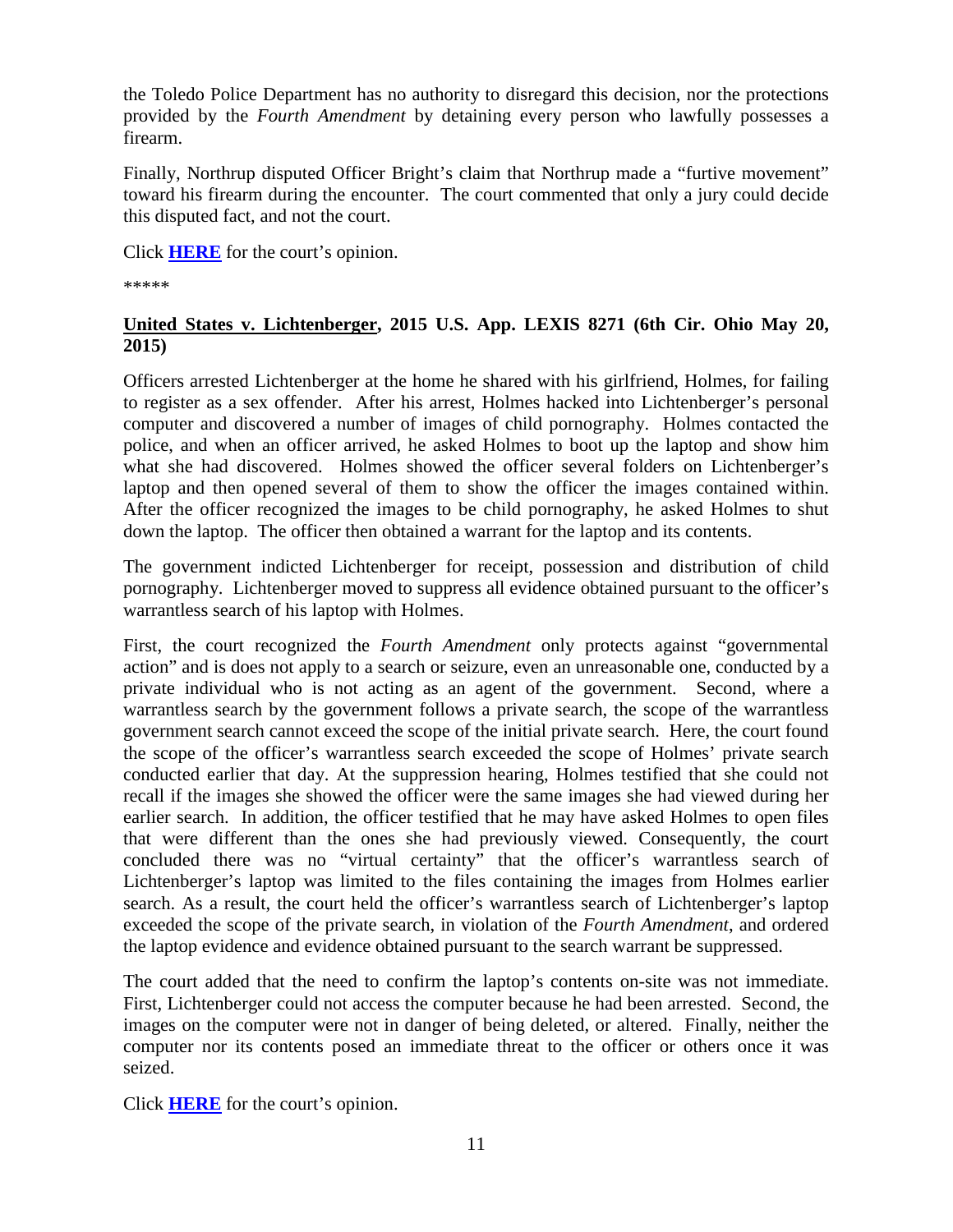# <span id="page-11-0"></span>**Seventh Circuit**

### <span id="page-11-1"></span>**United States v. Ruiz, 2015 U.S. App. LEXIS 7645 (7th Cir. Ill. May 8, 2015)**

While conducting surveillance on the target of a drug investigation, officers saw Ruiz get into the target's vehicle, which was parked at a local mall. Ruiz got out of the vehicle after two or three minutes and got into a car that was parked nearby. Once inside the car, the officers saw the car's brake lights activate and Ruiz manipulate some of the driver controls in the vehicle such as those for the air conditioner, windshield wipers and the windows. The officers then saw Ruiz reach behind the seat and appear to put something in the rear passenger area of the car. One of the officers testified that based on his training and experience in drug investigations that hidden or trap compartments in vehicles can be opened by manipulating the controls of the vehicle as Ruiz had done.

The officers followed Ruiz after he drove away from the mall and requested a marked police car attempt to develop independent probable cause to stop Ruiz. During this time, the officers noticed that Ruiz's car had Wisconsin license plates but that Ruiz drove past the on-ramp for the interstate that led back to Wisconsin. Ruiz eventually parked in a residential driveway with a "for rent" sign in the yard without committing any traffic infractions and allowed the marked police car to drive past. Once the marked police car was out of sight, the original officers saw Ruiz manipulate the driver controls and reach around into the rear of his car as he had done in the mall parking lot. As Ruiz began to back out of the driveway, the officer in the marked police car drove back past Ruiz. Ruiz immediately stopped his car and shifted it into park.

At this point, the original officers, in plainclothes, approached Ruiz's car and identified themselves as police officers. Ruiz gave the officers his driver's license, which listed his address as a city in southern Texas. Ruiz told the officers he parked in the driveway because he was interested in the house as advertised as being for rent, and that he had previously been at the mall visiting a furniture store. In response to the officers' questions, Ruiz denied having drugs or hidden compartments in his car and consented to a search of it. After a ten-minute search revealed no drugs, the officers asked Ruiz if he would follow them to the nearby police station so the officers could have a drug-sniffing canine check his car. Ruiz agreed, and followed the officers to the police station in his car. Once at the station, the officers told Ruiz they thought they had seen him operating a trap door in his car while parked at the mall. In response, Ruiz admitted his car had two traps and opened them for the officers. Inside the traps, the officers recovered heroin. Afterward, Ruiz signed a written waiver of his *Miranda* rights and made incriminating statements to the officers.

After the government charged Ruiz with possession with intent to distribute heroin, he filed a motion to suppress the evidence discovered in his car.

First, Ruiz argued the officers violated the *Fourth Amendment* because the officers did not have reasonable suspicion to approach and detain him while he was parked in the residential driveway and that the duration of the stop was unreasonable.

The court disagreed, noting Ruiz's actions, when considered together, provided the officers with reasonable suspicion to believe Ruiz was involved in criminal activity. First, Ruiz had a brief encounter with the target of a drug investigation in the mall parking lot, and then Ruiz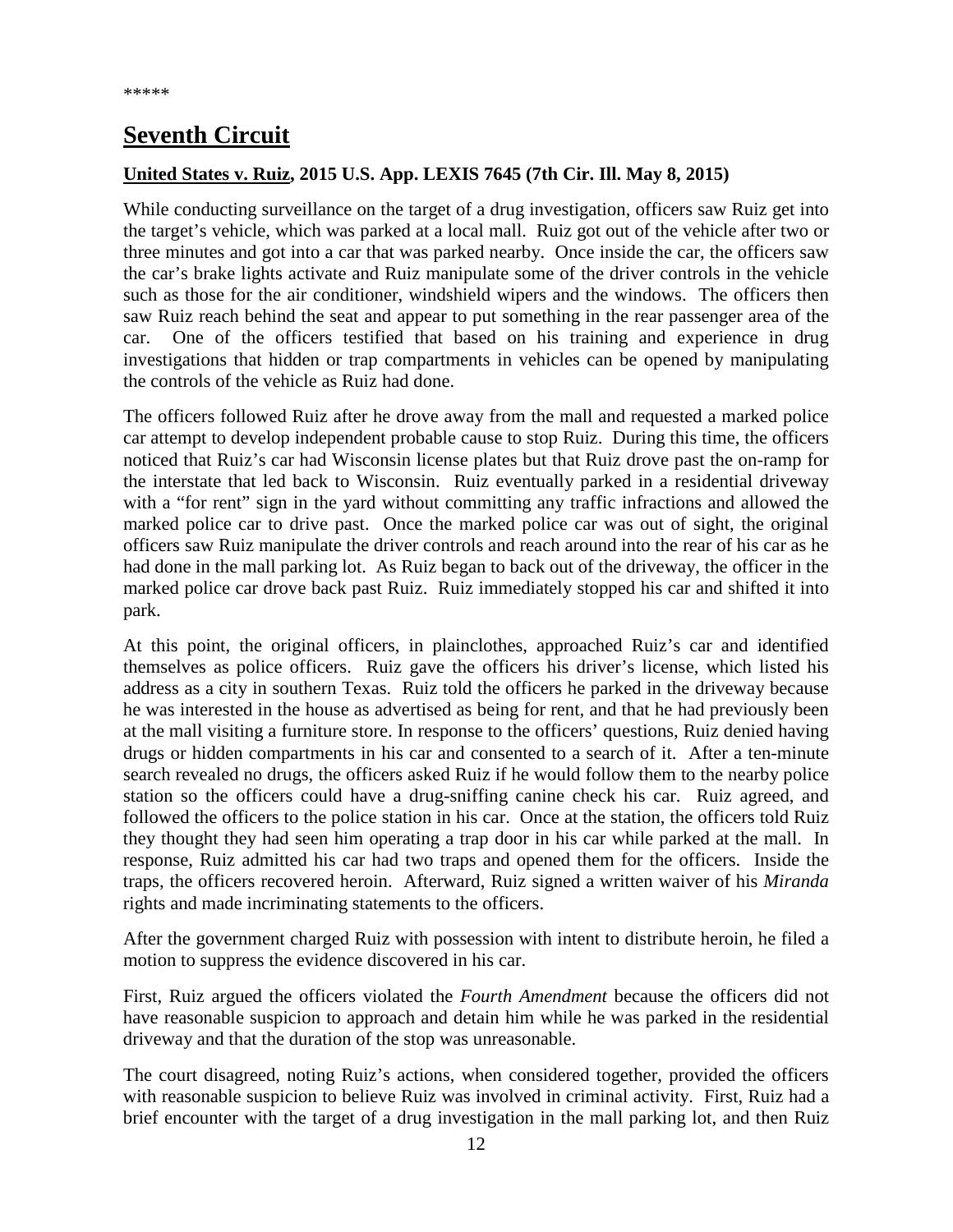entered his car and manipulated the driver controls in a manner consistent with the operation of a trap. Second, Ruiz passed the on-ramp to the interstate, which would have taken him to Wisconsin. Third, Ruiz pulled into the residential driveway and repeated the same steps as he had done in the mall parking lot consistent with the operation of a trap. Finally, when Ruiz began backing out of the driveway, he stopped and put his car into park. This behavior was consistent with the behavior of someone attempting to evade notice by the police, and not consistent with the behavior of a person looking at the house as a potential renter. The court further held the duration of the stop, thirty minutes, was reasonable as all of the officers' actions and questions were related to investigating Ruiz's potential involvement in illegal drug activity.

Second, Ruiz argued his initial encounter with the officers was custodial; therefore, all of the statements he made before receiving *Miranda* warnings at the police station should have been suppressed.

The court disagreed, holding that Ruiz was not in custody for *Miranda* purposes prior to receiving the *Miranda* warnings inside the police station. First, the encounter between the officers and Ruiz occurred in a public area, and the officers spoke to Ruiz in a calm, courteous manner. Second, the officers were in plainclothes and they did not display their weapons or use any force against Ruiz. Third, the officers' unmarked vehicles did not block the driveway where Ruiz had parked his car. Fourth, the officers let Ruiz drive his car to the police station, and allowed him to retain possession of his driver's license and cell phones. Finally, once at the police station, the officers allowed Ruiz to park in a public lot rather than a secure lot and then the officers spoke to Ruiz beside his car in the public lot.

Third, Ruiz argued that his consent to drive to the police station and then open the traps was not voluntary.

Again, the court disagreed, finding the officers used no physical coercion, they spoke to Ruiz in a calm conversational manner and Ruiz readily agreed to drive his car to the police station.

Click **[HERE](http://cases.justia.com/federal/appellate-courts/ca7/13-1209/13-1209-2015-05-08.pdf?ts=1431118857)** for the court's opinion.

\*\*\*\*\*

### <span id="page-12-0"></span>**Eighth Circuit**

### <span id="page-12-1"></span>**United States v. Hurd, 785 F.3d 311 (8th Cir. Minn. 2015)**

In the early morning hours, in a high-crime area, two patrol officers saw a car stopped in the middle of the street with Hurd standing outside the car next to the driver's side window. Based on the high-crime location, the darkness of the area where the car was parked, the cold temperature, and the absence of houses or buildings on the block, the officers suspected a drug transaction was taking place. After the officers pulled their vehicle behind the parked car, Hurd approached the officers with his hands in his jacket pocket. The officers exited their vehicle and ordered Hurd to remove his hands from his pockets. Hurd initially took out his hands, but then put them back in his pockets a few seconds later. Hurd continued to approach the officers with his hands in his pockets, despite continued orders by the officers to remove them. The officers then grabbed Hurd and placed him over the hood of their vehicle. When Hurd continued to refuse to take his hands out of his pockets, one of the officers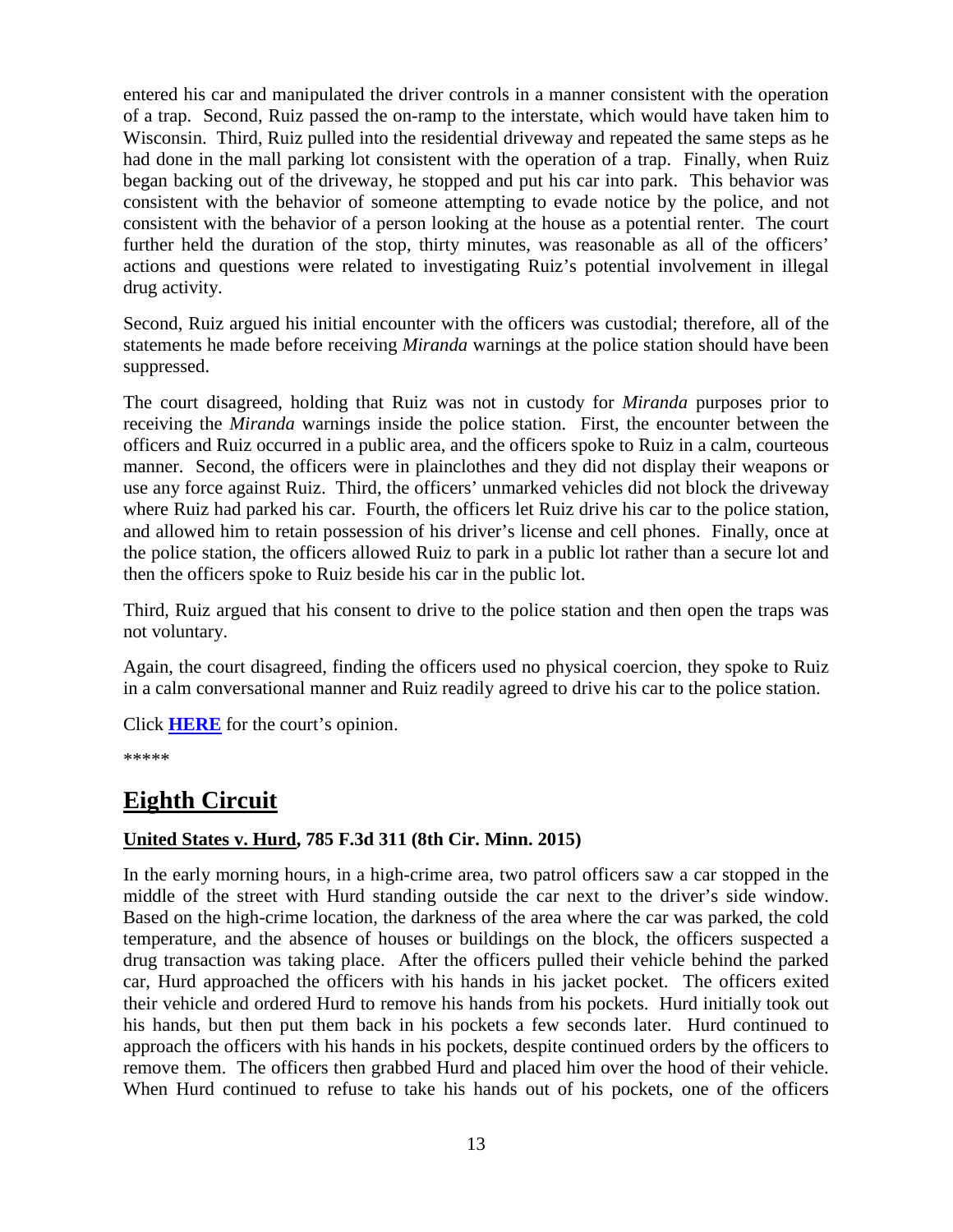reached into Hurd's pocket and removed a loaded, cocked, .45-caliber pistol. The officers arrested Hurd, who was indicted for being a felon in possession of a firearm.

Hurd moved to suppress the pistol, arguing the officers lacked reasonable suspicion to support a *Terry* stop and lacked reasonable suspicion to believe he was armed and dangerous to justify a *Terry* frisk.

The court disagreed. The officers saw a car parked on a dark road, in the middle of the night, in a high-crime area, with no houses or businesses around with Hurd standing next to the driver's side window. Based on these facts, along with the officers' experience, the court held the officers had reasonable suspicion to believe criminal activity was afoot; therefore, the *Terry* stop of Hurd was lawful.

The court further held that Hurds' placement of his hands in his pockets and his refusal to remove them as he walked toward the officers provided reasonable suspicion to believe Hurd was armed and dangerous; therefore, the officers were justified in conducting the *Terry* frisk.

Click **[HERE](http://cases.justia.com/federal/appellate-courts/ca8/14-2872/14-2872-2015-05-08.pdf?ts=1431099053)** for the court's opinion.

\*\*\*\*\*

#### <span id="page-13-0"></span>**Grider v. Bowling, 2015 U.S. App. LEXIS 7716 (8th Cir. Mo. May 11, 2015)**

Officer Bowling responded to a disturbance at a fast-food restaurant between Grider and another person. When he arrived, Bowling saw Grider, who had walked across the street from the restaurant to eat his meal in his car. Bowling approached Grider, who was wearing a knife on his hip, and asked Grider to exit his vehicle. After Grider refused, Bowling forcibly removed Grider from the car, placed him on the ground with his knee on his back, and handcuffed him. While Grider was held on the ground, Officer Reece arrived. Reece ran toward Bowling and Grider, and without saying anything to Bowling, kicked Grider in the head. The officers later found an open bottle of whiskey in Grider's car.

Grider sued, claiming that the officers, among other things, used excessive force in violation of the *Fourth Amendment* when they arrested him. Grider also claimed that Officer Bowling was liable for the injuries he suffered after being kicked in the head by Officer Reece, arguing that Bowling had a reasonable opportunity to intervene

The court held that Officer Bowling was entitled to qualified immunity.

First, the court recognized that police officers have the right to use some degree of physical force to effect a lawful arrest and that reasonable applications of force may cause pain or minor injuries with some frequency. Here, the court held it was objectively reasonable for Officer Bowling to forcibly remove Grider from his vehicle and put him on the ground after Grider refused to exit his vehicle while in possession of a knife.

Second, the court held while it is clearly established that an officer who fails to intervene to prevent the unconstitutional use of force by another officer may be held liable for violating the *Fourth Amendment*, there was no evidence to show that Officer Bowling was aware of Officer Reece's kick before it occurred. Consequently, because Bowling was not involved in the allegedly unconstitutional acts of Reece, he could not have violated Grider's constitutional rights based on Reece's use of excessive force.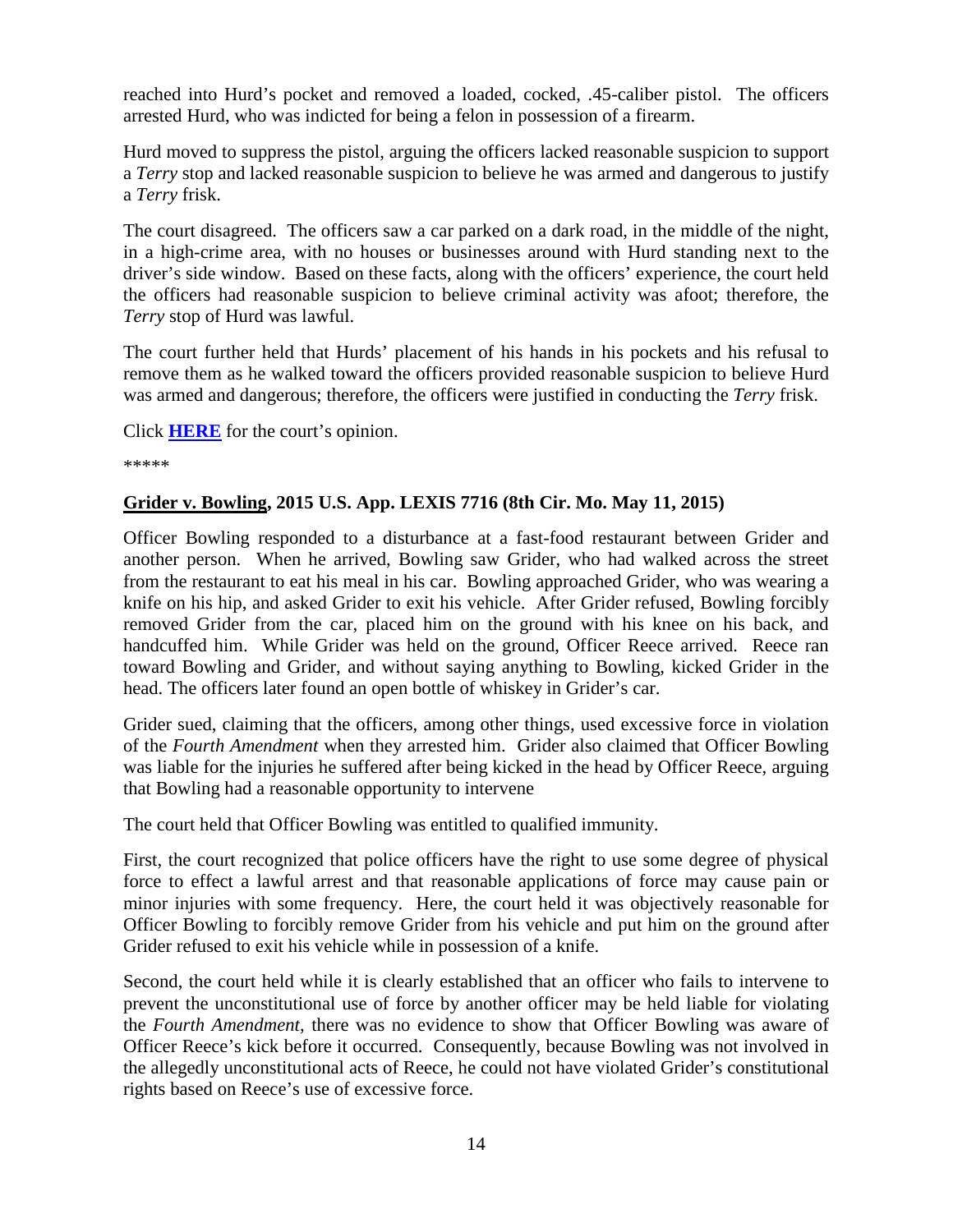\*\*\*\*\*

### <span id="page-14-0"></span>**United States v. Beckmann, 2015 U.S. App. LEXIS 8016 (8th Cir. Mo. May 15, 2015)**

Two officers went to Beckmann's house to verify his address and to ensure that Beckmann was complying with the conditions related to his status as a convicted sex offender. While in Beckmann's house, one of the officers saw a computer tower and two external hard drives underneath a desk. The officer asked Beckmann if he could search the computer and Beckmann consented. The officer noticed that both external hard drives were connected to the tower, but the power cord to one of them was unplugged from the wall. The officer plugged the power cord to the unplugged external hard drive back into the wall and began to search the computer and the two external hard drives. During his search, the officer discovered file names suggesting child pornography. The officers seized the computer tower as well as both external hard drives and applied for a warrant to search all of the items.

The government obtained the search warrant on August 15, 2011. Under the terms of the warrant, the government was required to search the computer and external hard drives on or before August 29, 2011. Execution of the warrant required a forensic analyst to copy and search existing and deleted computer files. The forensic analyst began analyzing the seized computer in November 2011 and the external hard drives in January 2012. The analyst located over 2,000 images of child pornography on the external hard drive that the officer had plugged into the wall.

In July 2013, the government indicted Beckmann for possession of child pornography.

The officer subsequently filed the search warrant return of inventory with the district court in November 2013. The officer stated that he did not intend to prejudice Beckmann or delay the proceedings, but that he had just forgotten to file the return of inventory.

Beckmann filed a motion to suppress the evidence discovered on the external hard drive. Beckmann argued that it was unreasonable for the officer to believe that the scope of Beckmann's consent to search his computer extended to a search of the unplugged external hard drive.

The court disagreed, holding that it was reasonable for the officer to believe that Beckmann's consent to search the computer tower included consent to search the connected but unplugged external hard drive. The officer's belief was reasonable based on the common understanding that the term "computer" encompasses the collection of component parts involved in a computer's operation, and the fact that the external hard drive was attached to the computer tower. In addition, Beckmann did not explicitly limit the scope of his consent to search his computer tower, nor did he object when the officer plugged the external hard drive into the electrical outlet and began searching.

Beckmann also moved to suppress the evidence discovered on the external hard drive, arguing the government violated *Federal Rule of Criminal Procedure 41*. *Rule 41* states, in part, that a "warrant must command the officer to . . . execute the warrant within a specified time no longer than 14 days" and the "officer executing the warrant must promptly return it." Beckmann argued that the government failed to satisfy the requirements of *Rule 41* because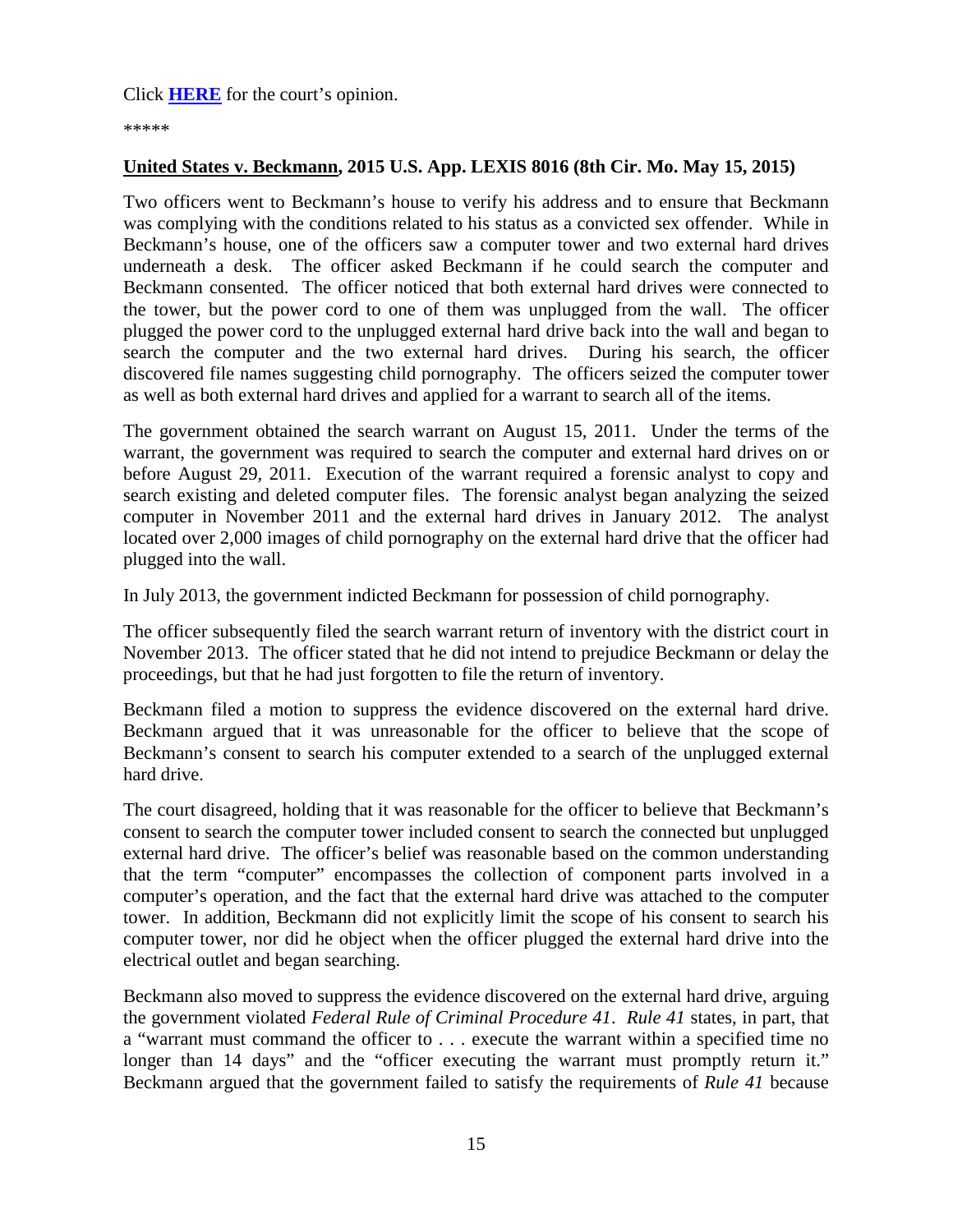there was a two to five month delay in executing the warrant and a two-year delay in filing the return of inventory.

The court found that the government violated *Rule 41*; however, it held that suppression of evidence was not the proper remedy unless Beckmann established the government acted in reckless disregard of the rule, or if he suffered some prejudice because of the violation. The court concluded the government did not exhibit reckless disregard of *Rule 41* because of the length of time typically required to conduct computer analysis in child pornography cases. However, the court added, the best practice would have been for the government to file a motion seeking additional time to execute the warrant. The court further held Beckmann suffered no prejudice, as probable cause continued to exist and the evidence located on the computer did not become stale or deteriorate.

Finally, the court held the officer's two-year delay in filing the return of inventory was due to inadvertence rather than deliberate and intentional disregard for the rules.

Click **[HERE](http://cases.justia.com/federal/appellate-courts/ca8/14-3086/14-3086-2015-05-15.pdf?ts=1431703870)** for the court's opinion.

\*\*\*\*\*

### <span id="page-15-0"></span>**Peters v. Risdal, 2015 U.S. App. LEXIS 8609 (8th Cir. Iowa May 26, 2015)**

Officers arrested Shannon Peters for violating a "no-contact" order and transported her to jail. At the booking counter, Peters became agitated, shouted at the officers and refused to answer several medical screening questions designed to determine whether she presented a risk of suicide.

The officers decided to terminate the booking process because of Peters' behavior and escorted her to a holding cell. Once at the holding cell, Officer Michelle Risdal determined Peters presented a risk of harm to herself. Specifically, Officer Risdal was concerned that Peters could harm herself with the strings of her swimsuit, which she was wearing under a shirt and sweatpants. Officer Risdal then ordered Peters to remove her clothing. When Peters refused, two male officers entered the holding cell and told Peters to follow Officer Risdal's commands. After Peters continued to refuse, the officers placed a paper jumpsuit over Peters and Officer Risdal removed Peters' clothing. After Officer Risdal removed Peters' clothing, Peters was left in the cell with the paper jumpsuit.

Peters sued the officers, claiming they violated the *Fourth Amendment* when they forcibly removed her clothing in the holding cell.

The court disagreed. Concern for a detainee's safety can justify requiring a detainee to undress and change into a paper jumpsuit. Here, the officers knew that Peters was visibly upset, and that she refused to respond to medical screening questions designed to determine whether she posed a threat of harm to herself. The court concluded that under these circumstances, it was objectively reasonable for the officers to believe that Peters presented a risk of harm to herself if she was permitted to retain the strings on her swimsuit.

The court further held the manner in which the officers removed Peters' clothing was reasonable. First, the officers gave Peters the chance to change into the paper jumpsuit, in a holding cell, away from public view, with a female officer alone. When Peters refused to comply with Officer Risdal's instruction to remove here clothing, she was given a second opportunity to change on her own. Finally, after Peters' non-compliance, the officers covered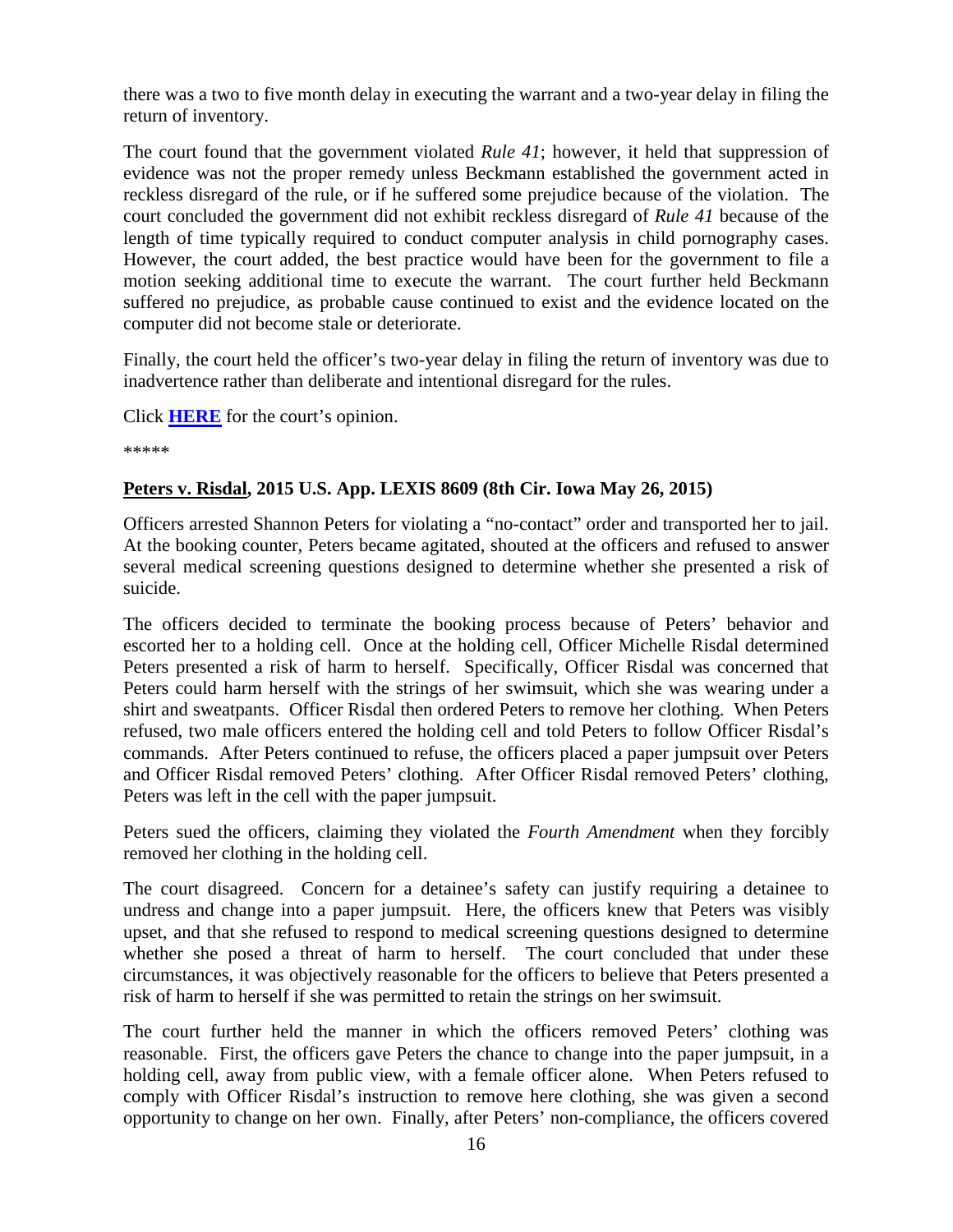her with the paper jumpsuit while Officer Risdal removed Peters' clothing. The court held the officers' conduct reasonably limited the extent to which Peters' body was exposed to the officers.

Click **[HERE](http://cases.justia.com/federal/appellate-courts/ca8/14-1522/14-1522-2015-05-26.pdf?ts=1432652468)** for the court's opinion.

\*\*\*\*\*

### <span id="page-16-0"></span>**United States v. Omar, 2015 U.S. App. LEXIS 8708 (8th Cir. Minn. May 27, 2015)**

The government suspected Omar was involved in helping others travel from Minnesota to Somalia to receive training by al Shabaab, a terrorist organization. As part of the investigation, agents with the Federal Bureau of Investigation (FBI) interviewed three witnesses who identified Omar from photographs as the person known to them as "Shariff" who organized their trips to Somalia.

An FBI agent showed the first witness eighty-five photographs, one at a time. After displaying each photograph, the agent asked the witness whether he knew the person in the photograph. When the agent showed the witness Omar's photograph, the witness identified Omar, without hesitation, as the person he knew as "Shariff." Omar's photograph was the eighty-third photograph shown to the witness.

During a second interview approximately fourteen-months later, an agent showed the same witness twenty-nine photographs following the same procedure as before. When the agent displayed Omar's photograph, the witness again identified Omar as the person he knew as "Shariff" without hesitation.

During a third interview with the same witness approximately seventeen-months later, after the witness mentioned the name "Shariff," an agent showed the witness a photograph of Omar, which the witness identified as the person he knew as "Shariff."

FBI agents interviewed with two other witnesses and conducted similar photographic identification procedures with those witnesses. Both witnesses identified photographs of Omar as the person they knew as "Shariff."

After a federal grand jury indicted Omar on several terrorism-related offenses, Omar moved to suppress the identification evidence, arguing that the pre-trial identification procedure by which the witnesses identified him violated the *Fifth Amendment Due Process Clause*.

The court held the pre-trial identifications of Omar that occurred during the interviews with the three witnesses did not violate Omar's right to due process. The agents showed the witnesses a series of photographs, one at a time, and after each photograph was displayed, the agents asked the witnesses an open-ended question about whether the witness knew the person in the photograph. This identification procedure did not imply that Omar was the person in the photograph nor did it impermissibly suggest that Omar had engaged in criminal activity. Omar's photograph was one in a series of photographs about which the witnesses were asked a non-suggestive question. The court concluded such an identification procedure was not impermissibly suggestive in violation of the *Due Process Clause*.

The court further held it was not improper for the agent to show the first witness Omar's photograph during his third interview after the witness mentioned the name "Shariff." The